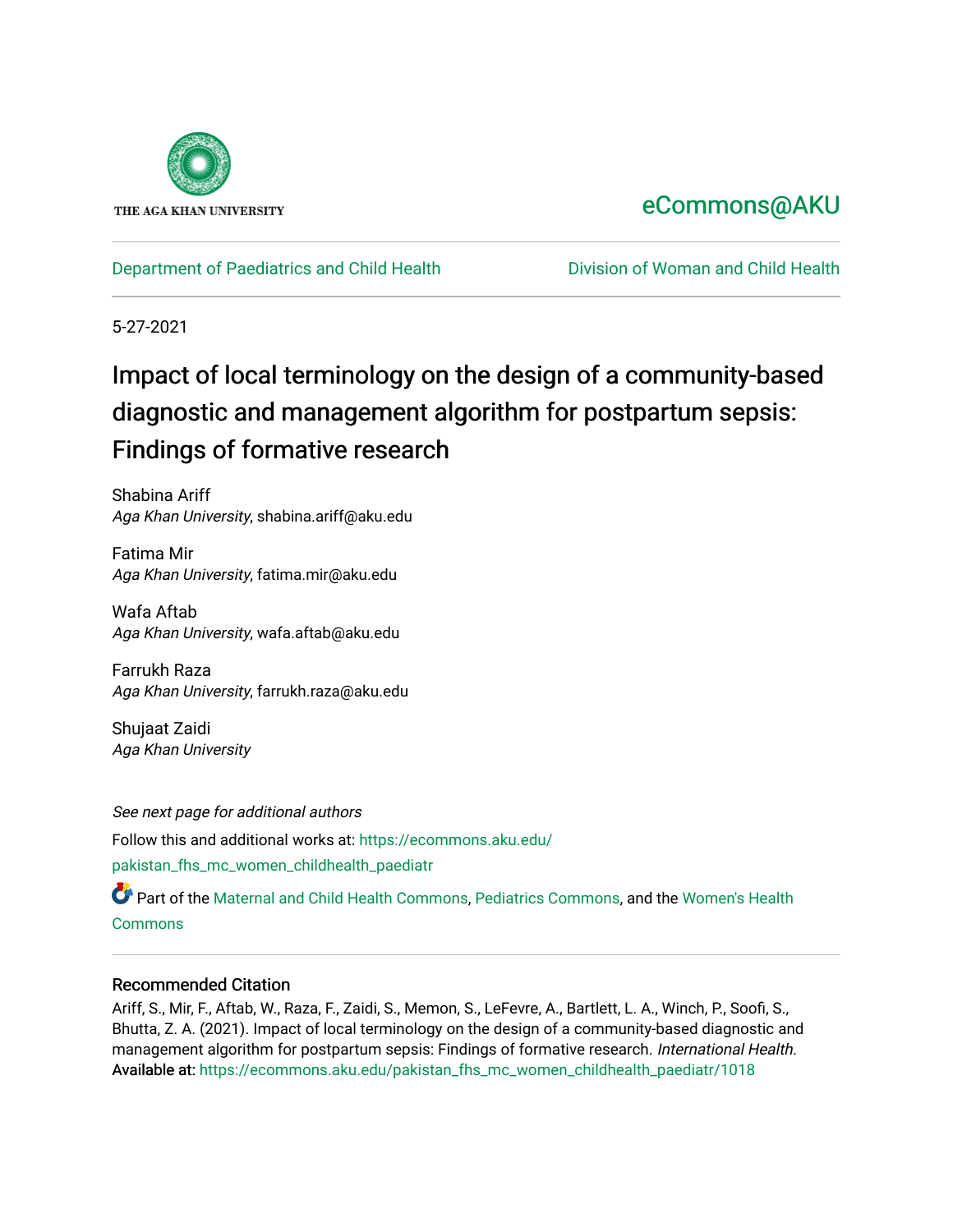### Authors

Shabina Ariff, Fatima Mir, Wafa Aftab, Farrukh Raza, Shujaat Zaidi, Sheraz Memon, Amnesty LeFevre, Linda A. Bartlett, Peter Winch, Sajid Bashir Soofi, and Zulfiqar Ahmed Bhutta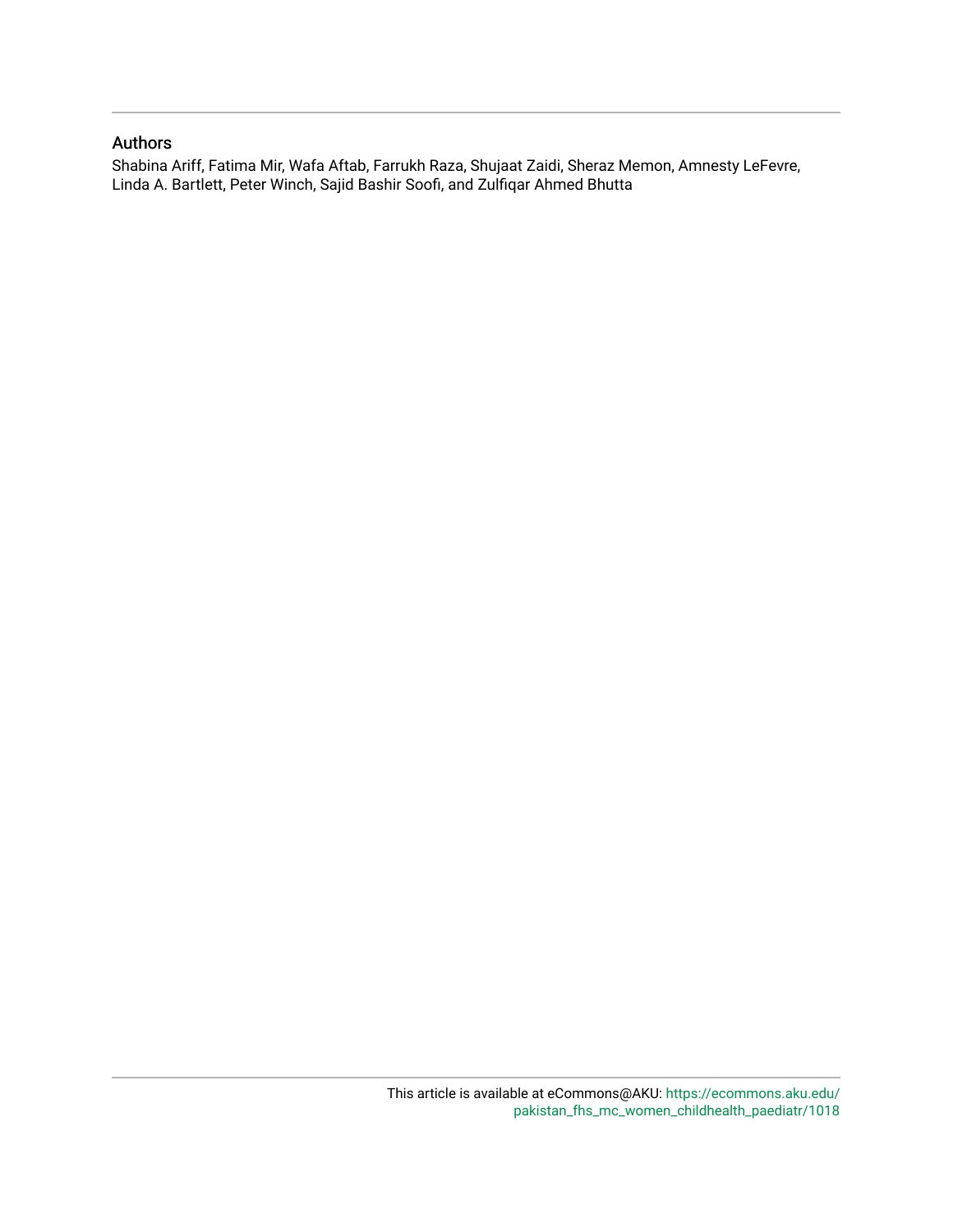

 $\overline{C}$ 

# **Impact of local terminology on the design of a community-based diagnostic and management algorithm for postpartum sepsis: findings of formative research**

**Shabina Arif[fa,](#page-2-0) Fatima Mi[ra,](#page-2-0) Wafa Afta[ba,](#page-2-0) Farrukh Raz[ab,](#page-2-1) Shujaat Zaid[ib,](#page-2-1) Sheraz Memo[na,](#page-2-0) Amnesty LeFevr[ec,](#page-2-2) Linda A. Bartlet[tc,](#page-2-2) Peter Winc[hc,](#page-2-2) Sajid Bashir Soofi [a](#page-2-0)[,b,](#page-2-1)[∗](#page-2-3) and Zulfiqar A. Bhutt[ab](#page-2-1)**

<span id="page-2-0"></span>*aDepartment of Paediatrics and Child Health, Aga Khan University, Karachi, Pakistan; bCenter of Excellence in Women & Child Health, Aga Khan University, Karachi, Pakistan; cDepartment of International Health, Johns Hopkins Bloomberg School of Public Health, Baltimore, MD, USA*

<span id="page-2-3"></span><span id="page-2-2"></span><span id="page-2-1"></span><sup>∗</sup>Corresponding author: Tel: +92 300 276 9398; E-mail: [sajid.soofi@aku.edu](mailto:sajid.soofi@aku.edu)

*Received 14 February 2021; revised 30 March 2021; editorial decision 11 May 2021; accepted 13 May 2021*

**Background:** Postpartum sepsis is one of the leading causes of maternal mortality and morbidity in developing countries. This formative research elicits local terms used for postpartum illnesses and symptoms of postpartum sepsis with the aim of improving postpartum diagnosis and management in Pakistan.

Methods: We conducted 34 in-depth interviews with recently delivered women (RDW), traditional birth attendants (TBAs), healthcare providers and family members of RDW from rural Sindh to explore local Sindhi terms used to describe postpartum sepsis and related symptoms. During interviews, all participants were asked to orally free list common symptoms of postpartum illnesses; those who were aware of the concept were asked to free list possible symptoms of postpartum sepsis. The responses were recorded by the interviewer. Free listing data were analyzed for frequency and salience.

**Results:** Most participants, including TBAs, were not familiar with the concept of postpartum sepsis as a distinct disease or of a local term denoting the concept. Almost all could identify and report symptoms related to postpartum sepsis in the local language. Only physicians were able to recognize the term postpartum sepsis and related symptoms. Multiple local terms were used for a particular symptom; still others were used to denote gradations of severity. 'Bukhar' (fever) was the most commonly named symptom although it was often considered a normal part of puerperium. Many postpartum illnesses were related to the highly non-specific local term 'kamzori' (weakness).

**Conclusions:** Better awareness about local terminology used in rural areas related to postpartum sepsis could improve communication, care-seeking patterns, diagnosis and management.

**Keywords:** local, management algorithm, maternal health, puerperal sepsis, terminology.

### **Introduction**

In 2008, global estimates indicated that there were over 343 000 maternal deaths. It is estimated that 26 000 maternal deaths occurred in Pakistan during 2000, making it the third highest country for maternal deaths, after India and Nigeria. Additionally, it is 1 of 13 countries that contribute 67% of all maternal deaths. $1$  Maternal postpartum sepsis is the third leading cause of maternal mortality in the world, accounting for 12% of all global maternal  $deaths.<sup>2</sup>$ 

The WHO defines postpartum sepsis as an 'infection of the genital tract occurring at any time between the onset of the rupture of membranes or labor and the 42nd day postpartum in which fever and one or more of the following are present: pelvic pain, abnormal vaginal discharge, abnormal odor of discharge, and delay in the rate of reduction of size of the uterus'.<sup>3</sup> In developing countries, postpartum infections are most often acquired through unhygienic delivery or by organisms from the lower genital tract.<sup>4,[5](#page-7-4)</sup> Among those who survive, morbidity rates are high and include injuries, infections, debilitating disabilities and

*© The Author(s) 2021. Published by Oxford University Press on behalf of Royal Society of Tropical Medicine and Hygiene. This is an Open Access article distributed under the terms of the Creative Commons Attribution License [\(http://creativecommons.org/licenses/by/4.0/\)](http://creativecommons.org/licenses/by/4.0/), which permits unrestricted reuse, distribution, and reproduction in any medium, provided the original work is properly cited.*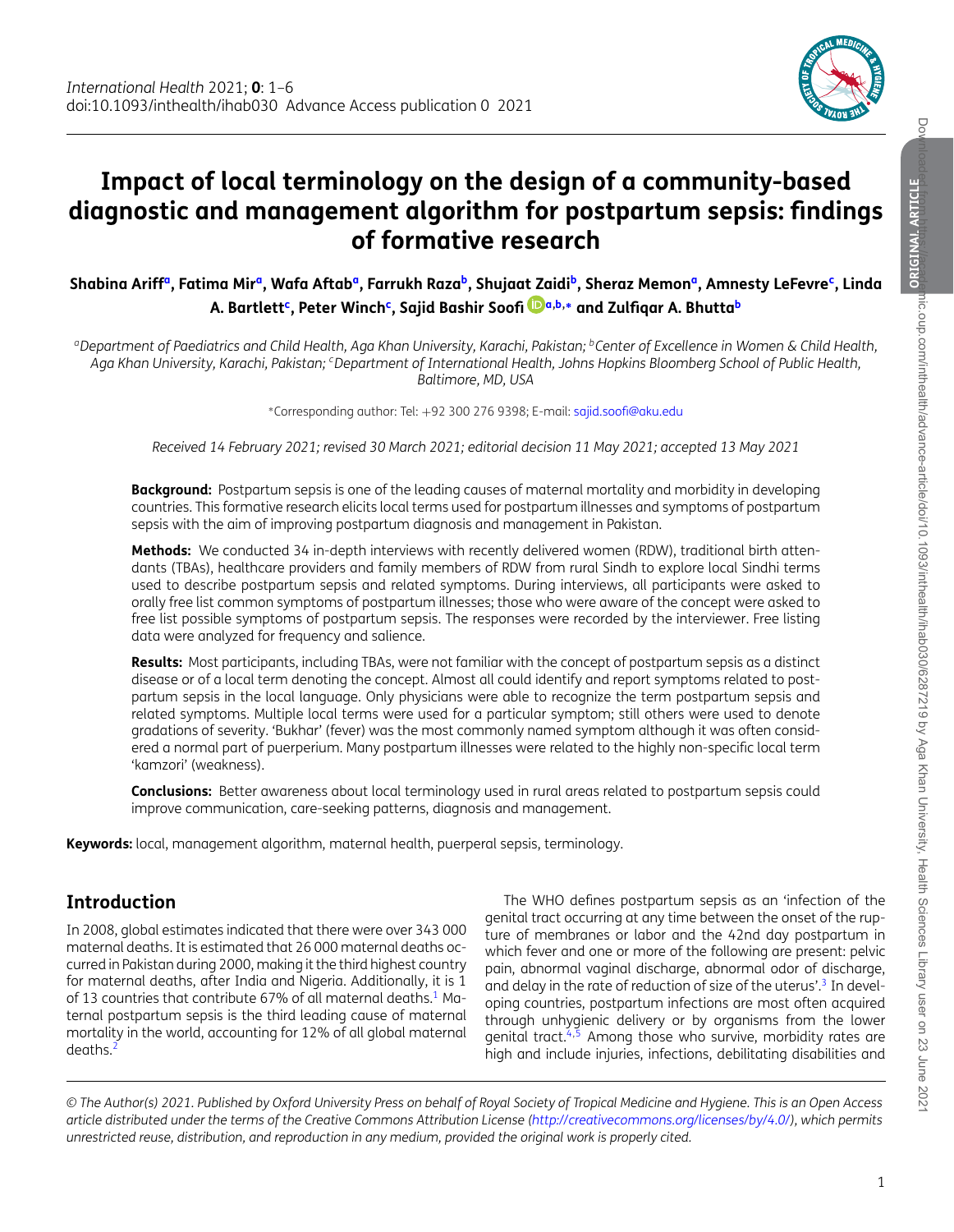infertility. Infections may also be transmitted to newborns an-tepartum or during the delivery.<sup>[6,](#page-7-5)[7](#page-7-6)</sup>

A number of barriers hamper women's access to appropriate healthcare, including cultural norms forbidding women from traveling without their family's permission, financial constraints and transportation issues, as well as local beliefs about health and wellness.[8](#page-7-7) Seeking remedies from traditional healers and the lower priority given to women's health in many South Asian cultures are also factors limiting access to appropriate healthcare among women. $9,10$  $9,10$  Furthermore, studies have shown that a number of potentially dangerous signs, such as abnormal vaginal bleeding, are considered a normal part of puerperium, leading to delayed care-seeking.[11](#page-7-10) A low level of knowledge about danger signs in the postpartum period among Pakistani women (2–22%) and men  $(1-15%)$  is also a contributory factor.<sup>[12](#page-7-11)</sup>

Previous research has shown that the use of various colloquial terms among rural South Asian women deeply affects their perception of diseases and care-seeking practices.<sup>13</sup> Additionally, the use of biomedical terms in the community do not always correspond to their actual definitions, thereby creating confusion among healthcare providers[.14](#page-7-13) There is limited research available on the local terminology used for postpartum sepsis in Pakistan. This study aims to describe the local terminology related to postpartum sepsis in a rural community in Sindh, Pakistan.

### **Methods**

### **Study site and participants**

This formative study was conducted in Matiari, Pakistan. Matiari is a rural district in the province of Sindh. It has 1400 villages and an official population of 0.6 million. The annual expected birth rate of this population is 25 per 1000. Study participants were randomly selected from other study databases. We purposively selected 34 participants (recently delivered women [RDW], senior family members of RDW, traditional birth attendants [TBAs], physicians and other healthcare providers) for in-depth interviews. Interviews were conducted in the community and at district headquarter hospital, Matiari. The participants were not provided with monetary incentives, but the study staff arranged refreshments such as biscuits and juice. A total of 7 RDW within 42 d of delivery, 6 family members of RDW and 8 TBAs were interviewed within the community. At the facility site, 4 women diagnosed with postpartum sepsis and admitted for treatment, 3 family members of RDW, as well as 6 physicians with experience in diagnosing postpartum sepsis, were interviewed.

### **Data collection**

Verbal informed consent was obtained from all participants before conducting the interviews. Each interview lasted 30–45 min. We developed semistructured in-depth interview guides with major questions, subquestions and probes in English and these were translated into the local language. Trained moderators conducted all the interviews in Sindhi, the main spoken language in the study district. During the interviews, a moderator, notetaker and observer were present as per study protocol. The interviews explored various postpartum symptoms, terminologies used for symptoms in the local language and knowledge about postpartum sepsis through free listing. Free listing is a systematic data collection method where an informant is asked to make a list of all the different kinds of a category.<sup>15</sup>

### **Data analysis**

The interview notes were transcribed into a computer and analyzed for frequency scores and salience scores. Frequency scores identify how commonly a term is used by participants. Salience scores are derived from the frequency, the order in which a term was mentioned and the length of the list.<sup>15,[16](#page-7-15)</sup> NVivo software was used for data analysis. All responses were coded then emerging themes and subthemes were analyzed.

### **Results**

A total of 34 interviews were conducted, 13 at the health facility and 21 within the community. Overall, most participants were aged 18–35 y, illiterate and identified themselves as housewives. Physicians were the only participants with a postsecondary education.

### **Recognition of postpartum sepsis**

The findings suggest that almost all participants were unaware of postpartum sepsis and its local terminology. Even TBAs, who are commonly involved in peripartum care and births, were unaware of postpartum sepsis or any related term in Sindhi. Only physicians were aware of postpartum sepsis and related local terminology. In terms of symptoms, relatively senior physicians were better able to recognize postpartum sepsis. Referring to the symptoms and signs associated with postpartum sepsis, one physician (P) said:

*Breathing becomes fast, there is fever, dehydration, uterus will not decrease in size as much as it should, there is pain in the abdomen below the umbilicus, and there is foul smelling discharge. These are the common symptoms* (P1).

Most participants were comfortable talking about reproductive and postpartum symptoms. Many could name and describe various symptoms indicative of postpartum sepsis. However, none of them, except for the physicians, considered these symptoms to be suggestive of postpartum sepsis.

### **Local terminology for fever**

Of the postpartum symptoms, fever was most commonly mentioned as 'bukhar' in Sindhi. In the free listing exercise, it was usually one of the first terms listed by respondents, with a frequency score of 79.4. It was also the most salient term, with a salience score of 0.611. Table [1](#page-4-0) provides the salience and frequency scores of postpartum sepsis symptoms in Sindhi.

Additionally, participants used a number of other local terms for fever and its levels of severity. 'Tapp' was another commonly used term for fever. The presence of a high-grade fever was denoted by the term 'seyo bukhar'. Although this term translates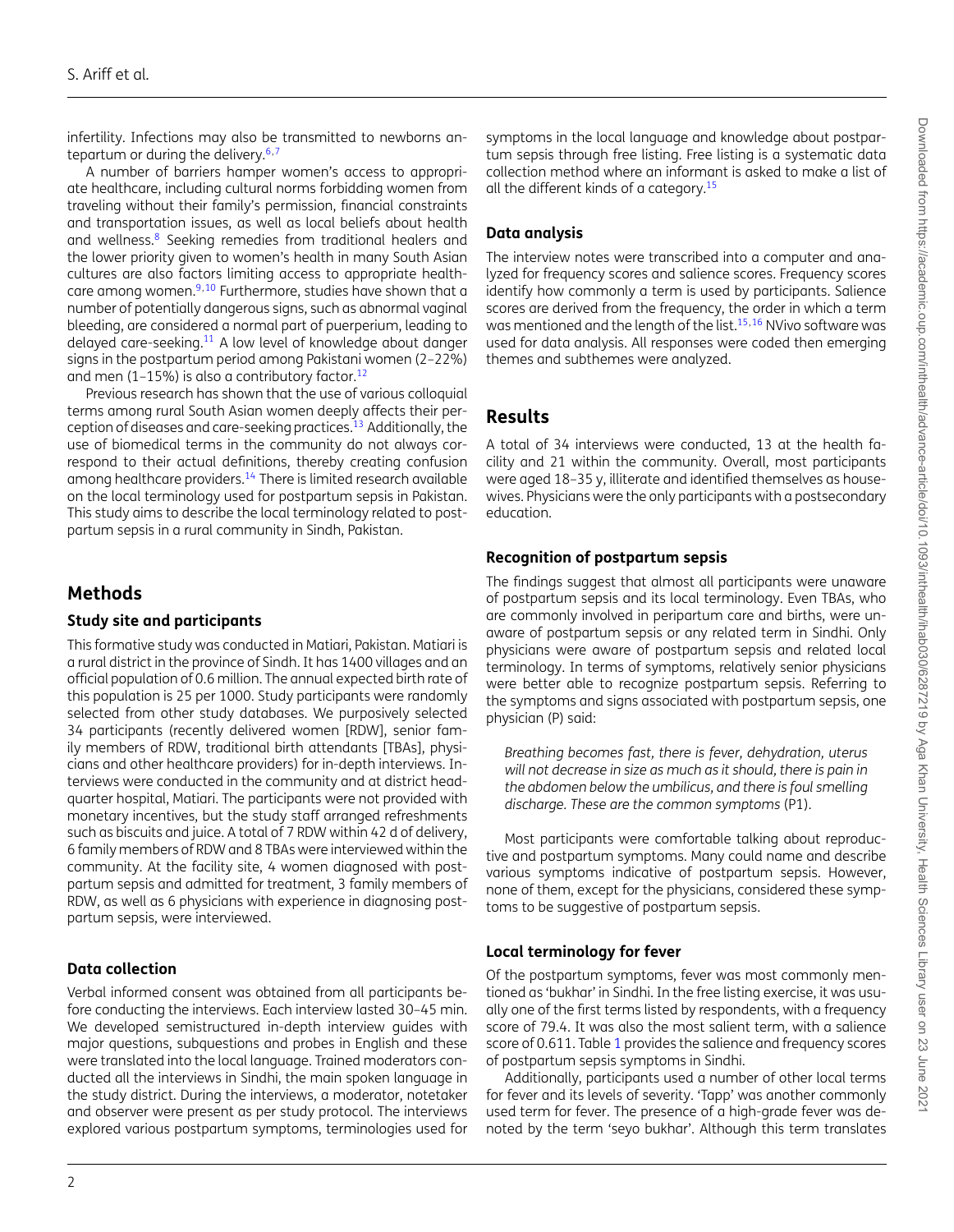#### <span id="page-4-0"></span>**Table 1.** Salience and frequency of postpartum sepsis symptom terms in Sindhi

| Symptom           | Sindhi term         | Frequency <sup>a</sup><br>$(N=34)$ | Salienceb<br>$(N=34)$ | Meaning and common usage                                                                                                                                                                                                                                       |
|-------------------|---------------------|------------------------------------|-----------------------|----------------------------------------------------------------------------------------------------------------------------------------------------------------------------------------------------------------------------------------------------------------|
| Fever             | <b>Bukhar</b>       | 79.4                               | 0.611                 | 'Bukhar' is a commonly used term for fever. It is<br>combined with various adjectives such as 'sano' (low),<br>'sayo' (high), 'tez' (high) to depict severity                                                                                                  |
| Pelvic pain       | Naran mai soor      | 64.7                               | 0.484                 | Meaning pain in pelvic area. The term 'naran' refers to<br>the lower part of the abdomen. It is commonly used<br>for pain related to female reproductive system<br>problems. 'Soor' means pain                                                                 |
| Bleeding          | Khoon halan         | 32.4                               | 0.213                 | Means losing blood                                                                                                                                                                                                                                             |
| Abdominal pain    | Pait mai soor       | 32.4                               | 0.179                 | Means pain in the abdomen. The word 'pait' can denote<br>either abdomen or stomach in Sindhi. When used in<br>connection with pain it generally means pain<br>anywhere in the abdomen                                                                          |
| Vaginal discharge | Hethiyan pani achan | 23.5                               | 0.116                 | Literally means water coming from below. The term<br>'pani' means water and can be combined with various<br>adjectives to denote qualities such as 'dhap varo pani',<br>which literally means water with bad smell or 'gando<br>pani', which means dirty water |

<span id="page-4-2"></span><span id="page-4-1"></span><sup>a</sup>Frequency shows how commonly the term was mentioned by the participants during free listing. Higher scores show more frequent use. <sup>b</sup>Salience is a combined index of the frequency with which the term is used and the order in which it is mentioned in terms of importance. It shows how important participants consider a symptom to be. A higher score means higher salience.

<span id="page-4-3"></span>**Table 2.** Alternative terms for the most commonly used Sindhi postpartum sepsis symptoms

| Symptom           | Most commonly used Sindhi term            | Alternative terms                                                                  | Terms for varying severity                                                                                                                                                    |
|-------------------|-------------------------------------------|------------------------------------------------------------------------------------|-------------------------------------------------------------------------------------------------------------------------------------------------------------------------------|
| Fever             | Bukhar (fever)                            | Tapp (fever)                                                                       | Seyo bukhar (fever with chills)<br>Tez bukhar (high grade fever)<br>Bukhar jam aahey (a lot of fever)<br>Hadd mai bukhar (low grade fever)<br>Sano sano bukhar (slight fever) |
| Pelvic pain       | Naran mai soor (pain in pelvic area)      | Nanran mai takleef (pain in pelvic<br>area)<br>Bachadani mai soor (pain in uterus) |                                                                                                                                                                               |
| Bleeding          | Khoon halan (bleeding)                    | Khoon (blood)                                                                      |                                                                                                                                                                               |
| Abdominal pain    | Pait mai soor (pain in abdomen)           | Pait ji takleef (pain in abdomen)                                                  |                                                                                                                                                                               |
| Vaginal discharge | Hethiyan pani achan (water from<br>below) | Pani (discharge)                                                                   | Badbu varo pani (foul-smelling<br>discharge)                                                                                                                                  |
|                   |                                           | Paidaish ware raste ma pani<br>(discharge from birth canal)                        | Dhap varo pani (foul-smelling<br>discharge)<br>Gando pani (dirty discharge)                                                                                                   |

into fever with chills, it was used to indicate a high-grade fever. Other terms used to identify a high-grade fever were 'Tez bukhar' and 'Bukhar jam aahey'. 'Bukhar jam aahey' translates into a lot of fever. 'Hadd mai bukhar' and 'sano sano bukhar' were both used to indicate a low-grade fever. Alternative local terms for various symptoms are specified in Table [2.](#page-4-3)

Interestingly, most participants considered fever to be a normal part of puerperium and recovery from the childbirth process. The presence of fever on its own was not considered an important enough symptom to encourage women and their families to seek help from a healthcare provider or TBA. 'Hadd mai bukhar' means limited fever, which by itself carries connotations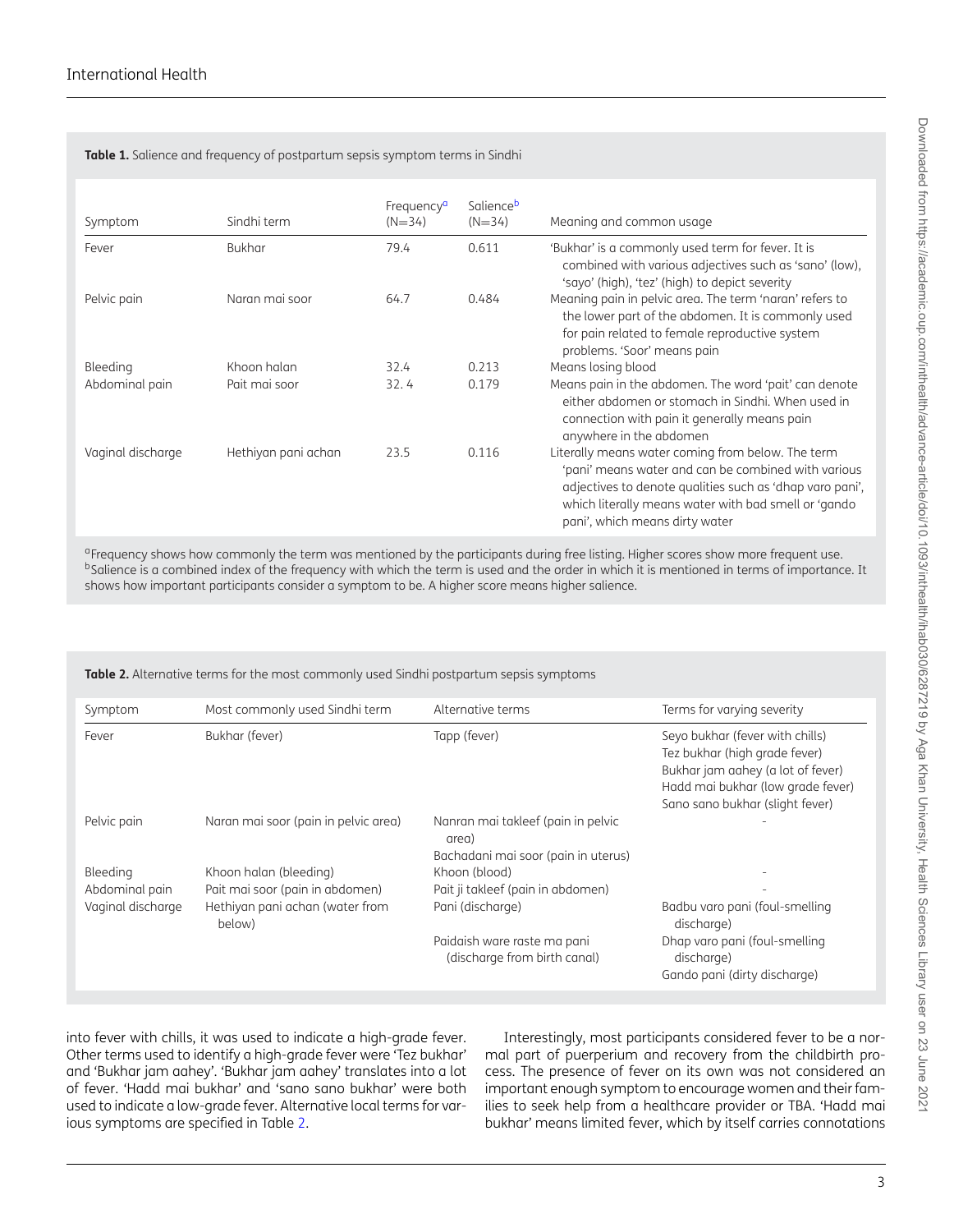of a problem that is under control and does not need serious attention. 'Sano sano bukhar' (low, low, fever), along with 'had mai bukhar', were considered to be part of puerperium. Some women did regard 'seyo bukhar' and 'tez bukhar' (high-grade fever) as important symptoms, but not serious enough to take precedence over household duties. One woman, who had been diagnosed with postpartum sepsis, said:

*I had 'bukhar jam aahey'* [high-grade fever]*, which was not resolving but where could my children go, so I didn't go to take medicine* (RDW1).

Healthcare providers, however, considered persistent fever as an important sign on its own to prompt proper medical treatment. For instance, one physician talking about what a woman's family should do regarding seeking care, said:

*They should get good treatment quickly. If they still feel that 'bukhar' is not settling, then she should be taken to a big hospital* (P2).

Physicians also emphasized the severity of the fever as an important aspect for care-seeking. Fever combined with other symptoms was recognized as an indicator of a potentially serious illness by both women and physicians. According to one physician,

*[The woman] who has high grade fever more than 101°F, who has pelvic infection, swollen abdomen and vomiting, she should be given treatment urgently* (P3).

### **Local terminology for reproductive health symptoms**

Among other reproductive health symptoms, 'naran mai soor' (pelvic pain) and 'khoon halan' (bleeding) were terms with a high salience (Table [1\)](#page-4-0). Unlike fever, pelvic pain was regarded as an important symptom to prompt care-seeking. According to one RDW,

*TBA was not called for childbirth but TBA was called when she had 'naran mai soor'* [pain in the pelvic area] (RDW2).

'Hethiyan pani achan' (vaginal discharge) was also an important symptom of postpartum sepsis. According to one physician,

*'Dhap varo pani'* [foul-smelling vaginal discharge] *could be another sign of postpartum sepsis* (P4).

Among participants, vaginal discharge had a higher number of alternative terms than any other symptom. The terms ranged from the innocuous sounding 'pani' (water) to the more descriptive terms 'paidaish ware raste mai pani' (discharge from the birth canal) and 'dhap varo pani' (foul-smelling discharge). The many terms used for vaginal discharge may be responsible for the low salience (0.116) and frequency (23.5) scores identified for this symptom.

### **Local terminology for other symptoms**

'Kamzori' (low energy or weakness) was a frequently mentioned symptom of postpartum illness. Rather than being a single disease symptom, kamzori was used to denote a constellation of symptoms representing a state of feeling unwell. According to participants, the signs of kamzori included body aches, a lack of energy, tiredness and a lack of interest or inability to perform household tasks. In our study, kamzori was considered common but unlikely to lead to serious or fatal outcomes. Kamzori was considered to be a sign and cause of many health problems during the postpartum period among the study population.

'Bukh na lagdi aahey' (lack of appetite) was also considered a common symptom associated with postpartum illness. A number of participants related the severity of the patient's condition to the severity of body aches and pains. In cases where women were unable to carry out household tasks, they were considered to be seriously ill and were labeled as 'soor je karey thi wehi kona saghan' (cannot get up due to severe pain). In that sense, the seriousness of a disease's process is correlated to a woman's ability to perform everyday tasks, rather than to a particular symptom. For instance, one RDW said:

*Who will do the [house] work and who will look after the kids if I don't feel well? If I feel sick, I go to take medicine so I can get better and do the work* (RDW3).

Making a similar point, another RDW said:

*I had high grade fever. My poor kids didn't know what to do. If I wasn't worried about them, I would not have taken medication* (RDW5).

'Khoon ji kami', a lack of blood or anemia, was also considered an important symptom among postpartum women. According to one healthcare provider,

*[I]f the woman has deficiency of blood, it could cause a lot of health problems* (TBA1).

However, in the local parlance, 'khoon ji kami' does not necessarily convey the biomedical concept of anemia. It could refer to either general pallor or even generalized weakness. In that sense, it is referred to as an underlying cause of weakness, rather than as a sign by itself.

### **Discussion**

Our findings suggest that knowledge of postpartum sepsis is lacking among the residents of rural Sindhi communities. This lack of knowledge may be the result of there being no existing local term for postpartum sepsis. RDW, family members of RDW and TBAs could list and describe clinical symptoms of postpartum sepsis, but they could not relate the collection of symptoms to a serious disease process.

The overall inability of community members and healthcare providers to relate symptoms to postpartum sepsis may significantly delay care-seeking. Furthermore, the inherent hierarchy of postpartum sepsis symptoms present within the community may also delay care-seeking by women. Within the community, symptoms such as fever were seen as less serious than foul-smelling vaginal discharge.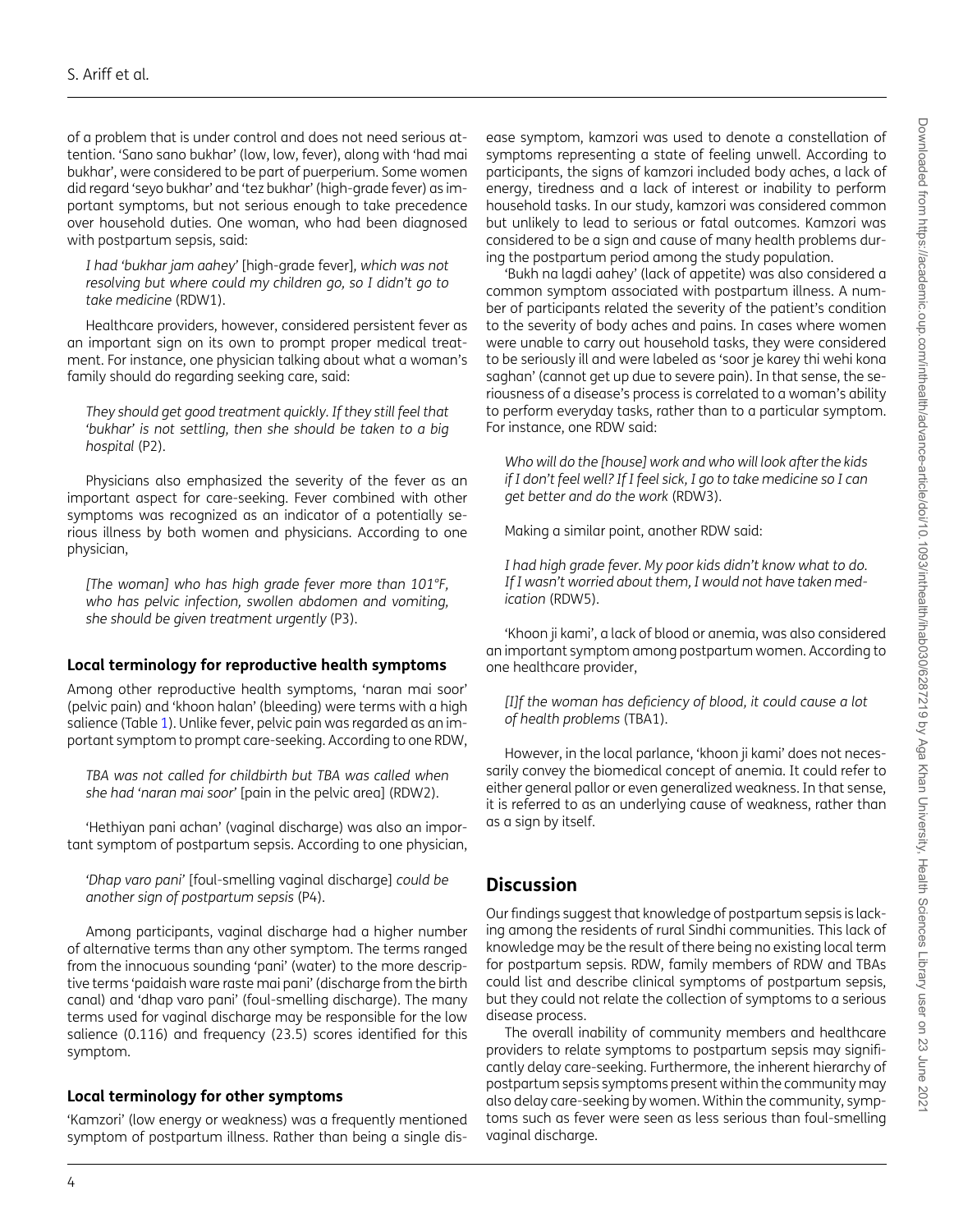The large number of local terms used to refer to one symptom may reflect the reserve and reticence of the local culture regarding reproductive health symptoms. Thus, the need to balance modest ambiguity with necessary description might be behind the multiple terms for postpartum sepsis. These cultural impediments make it difficult to suggest one specific term for a specific symptom.

'Kamzori' is another local term with a broad constellation of symptoms and different nuances in different circumstances. However, rather than referring to a specific disease or complex symptoms, kamzori is akin to an idiom of distress used to denote many states of ill health. Similar to our findings, a variant term for kamzori labeled 'kamjori' is used by rural Indian women to refer to a condition that causes physical weakness, palpitations, loss of appetite, lack of interest in day-to-day activities and blackouts. In addition to these symptoms, kamjori also expresses mental fatigue, depression and loss of sexual interest[.14](#page-7-13) Contrary to our findings, kamjori was considered a potentially fatal condition among Indian women. It was also considered a symptom and cause of ill health; this was evident among other South Asian cultures. In Nepal, 'kamjori' refers to an underlying cause of postpartum illnesses such as abnormal postpartum bleeding.<sup>[17](#page-7-16)</sup>

The ability of a woman to perform her household tasks is used as a measure of her health status in rural Sindh. The fact that people describe the seriousness of a disease in functional terms has implications for care-seeking practices and communication. Women and their families are more inclined to seek care if a woman cannot perform her household chores. Another possibility could be that women find it easier to justify the extra expense and time needed for treatment by expressing their health status in functional terms. This tendency to relate women's health to their functional ability has been noted among women in India.<sup>[11](#page-7-10)</sup> Research identified that women themselves downplay their symptoms and relate them to functional ability, which could be because of their cultural conditioning, which accustoms them to ascribe less importance to women's health problems. Thus, communication with families about women's health in terms of their ability to contribute to household functions might be more meaningful for accessing timely care.

To improve care-seeking among RDW, healthcare providers must increase their knowledge of the local terminology used for postpartum illnesses. For example, in rural South Asia, terms such as kamzori are central to women's understanding and expression of disease processes, and without incorporating them in clinical discussions, physicians may find it difficult to gain a patient's trust[.14](#page-7-13) Additionally, improved knowledge of local terminology and cultural beliefs may enable healthcare providers to communicate easily and prescribe the appropriate treatment for participants.

Furthermore, the findings of the current study provide sufficient evidence regarding the local terminology of postpartum sepsis to develop a community-based educational program for RDW and healthcare providers. By improving community awareness of postpartum sepsis using local terminology, there may be an increase in appropriate symptom recognition, timely referral to healthcare providers and prompt care-seeking practices among women.

### **Limitations and challenges**

To our knowledge, this is the first study to explore the local terminology related to postpartum sepsis in rural Pakistan. RDW, TBAs and family members of RDW were forthcoming when discussing their knowledge and viewpoints of symptoms associated with postpartum sepsis. Furthermore, physicians were open about the challenges and difficulties faced when identifying local terminology related to symptoms of postpartum sepsis. Our research has identified important local terminology, drawing attention to the importance of educating healthcare providers and the community about the need to correctly recognize symptoms and seek care promptly. Participants were recruited from one local hospital and within one community, therefore the local terms expressed may not represent the terminology used across Pakistan or in other South Asian countries.

### **Conclusion**

Awareness of postpartum sepsis and related symptoms was limited among RDW, family members of RDW and community healthcare providers; however, physicians were found to be knowledgeable regarding the disease and its symptoms. Based on the in-depth interviews, the local terms used to describe postpartum sepsis and symptoms were bukhar (fever), naran mai soor (pelvic pain), khoon halan (bleeding), pait mai soor (abdominal pain) and hethiyan pani achan (vaginal discharge). The most frequent and salient term was bukhar, followed by naran mai soor, khoon halan, pait mai soor and hethiyan pani achan. The local terminology identified through our study will help in developing appropriate community-based educational programs to improve care-seeking practices, communication and trust among physicians and the community.

**Authors' contributions:** ZAB, SBS, PW and LAB conceived the idea and provided technical inputs into the study. PW provided technical inputs regarding the design, analysis and interpretation of results. SA, FM, WA, FR and AL contributed to writing the manuscript and its critical revision. SZ and SM supervised and conducted the field activities. All the authors read and approved the final manuscript.

**Acknowledgements:** The authors gracefully acknowledge the contribution of all field team members. We especially wish to extend our gratitude and appreciation to the ANISA study coordination team at the Child Health Research Foundation, Dhaka, for their support.

Funding: This study was supported by a subagreement from the Child Health Research Foundation, Bangladesh, with funds provided by Agreement No. OPPGH5307 from The Bill and Melinda Gates Foundation. The study's content is solely the responsibility of the authors and does not necessarily represent the official views of The Bill and Melinda Gates Foundation, Child Health Research Foundation or Aga Khan University.

**Competing interests:** The authors have no other funding or conflicts of interest to disclose.

**Ethical approval:** The Ethics Review Committee (ERC) of Aga Khan University granted approval for the study (Ref. # 2485-Ped-ERC-13). In